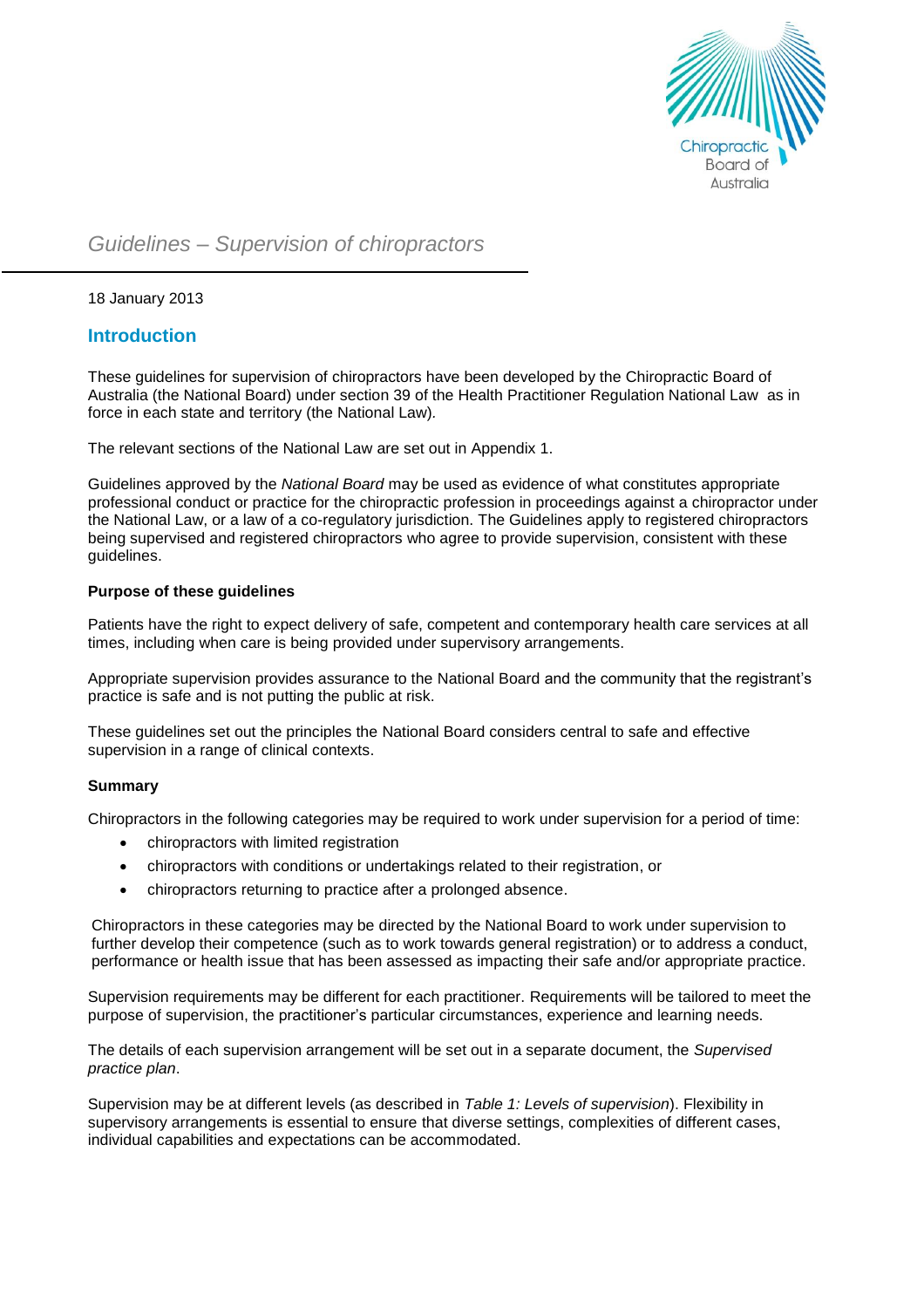

These guidelines set out:

- 1. principles of supervision
- 2. levels of supervision
- 3. requirements and responsibilities
- 4. the standard *Supervision agreement*, and
- 5. reporting requirements.

## **Scope**

These guidelines, and the principles that underpin them, may be considered in a range of registration and notification matters resulting in supervision arrangements, including for practitioners*:*

- returning to practice after an absence in accordance with the National Board's *Recency of practice registration standard*
- who have a condition on their registration or who have entered into an undertaking that requires supervision
- who make a significant change to a different field or scope of practice, and
- who hold a type of limited registration where supervision is a requirement of registration.

These guidelines apply to both the practitioner providing the supervision (supervisor) and the supervised practitioner (supervisee).

These guidelines may also inform a *Supervised practice plan* arising out of a health, conduct or performance matter. Supervision requirements may be determined by another entity, such as a panel or tribunal.

The scope of these guidelines **is not intended** to cover:

- supervision of students
- mentoring or counseling of practitioners, or
- performance responsibilities of managers.

## **Definitions**

**Practice** means any role, whether remunerated or not, in which the individual uses his or her skills and knowledge as a health practitioner in the profession. For the purposes of the registration standard on recency of practice, practice is not restricted to the provision of direct clinical care. It also includes working in a direct non-clinical relationship with clients, working in management, administration, education, research, advisory, regulatory or policy development roles, and any other roles that impact on safe, effective delivery of services in the profession and/or uses the individual's professional skills.

**Supervision, for the purposes of these guidelines,** incorporates elements of direction and guidance. It is a formal process of professional support and learning which enables a practitioner (supervisee) to develop knowledge and competence, assume responsibility for their own practice and enhance public protection and safety. Supervision may be direct, indirect or remote according to the nature of context under which the practice is being supervised. A supervisor in the context of a re-entry to practice plan will generally be required to provide reports to the National Board at determined intervals.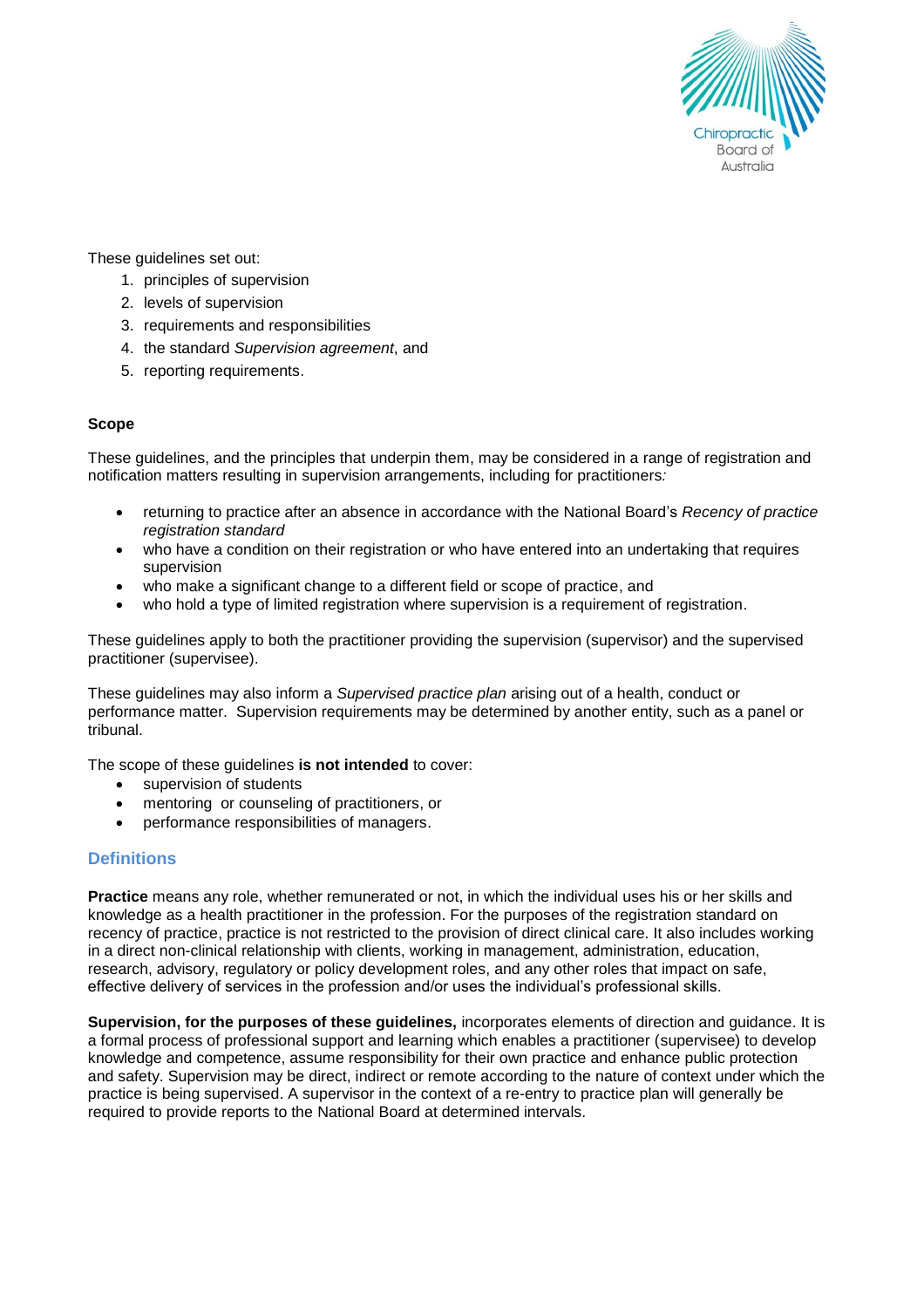**Direct supervision** is when the supervisor is actually present on the premises when the supervisee is practising; observes and works with the supervisee; refer to levels of supervision contained in Table 1.

**Indirect supervision** is when the supervisor is easily contactable and is available to observe and discuss clinical management with the supervisee in the presence of the patient/client; refer to levels of supervision contained in Table 1.

**Remote supervision** is when the supervisor is contactable to discuss clinical activities however is not on the premises or required to directly observe or participate in the clinical management; refer to levels of supervision contained in Table 1.

**Mentoring** is a relationship in which the mentor facilitates the personal and professional growth and development of another practitioner (the mentee). Mentoring may also be relevant where a practitioner is changing their scope of practice. The mentor relationship is generally considered by the National Board to be less formal than that of a supervisor role and has different responsibilities and obligations. There are elements of mentoring in supervision arrangements. These guidelines are focused on supervision, not mentoring, but this definition is included for clarification.

A **supervisor** is a suitably qualified and experienced chiropractor who must usually have a minimum of three (3) years experience working in Australia (upon application, the National Board may consider making an exception to this requirement in exceptional circumstances).

The supervisor undertakes to assess, monitor and report to the National Board about the performance of a supervisee undertaking supervised practice. A **supervisee** is a practitioner practising under the oversight and direction of a supervisor to meet the objectives of a supervised practice plan. They may be a practitioner: who holds limited registration; registration with conditions; who has entered into an undertaking that requires supervision; who is changing or returning to practice or who is working towards an endorsement.

A **supervised practice plan** means a plan that is agreed between the National Board, the supervisor and supervisee that sets out the objectives of the supervision, the levels, type and amount of supervision required and how the supervision is to occur.

The supervised practice plan should reflect a balance between the need for the supervision, the supervisee's current level of training, competence and scope of practice and the position in which the supervisee will be practising.

A **supervision report** is a document submitted in the format approved by the National Board at the intervals agreed in the supervised practice plan and details progress against the supervised practice plan. Additional supervision reports may be submitted at any time and are mandated if there are any changes proposed to the supervised practice plan (as described in the supervised plan) or if there are concerns about the supervisee.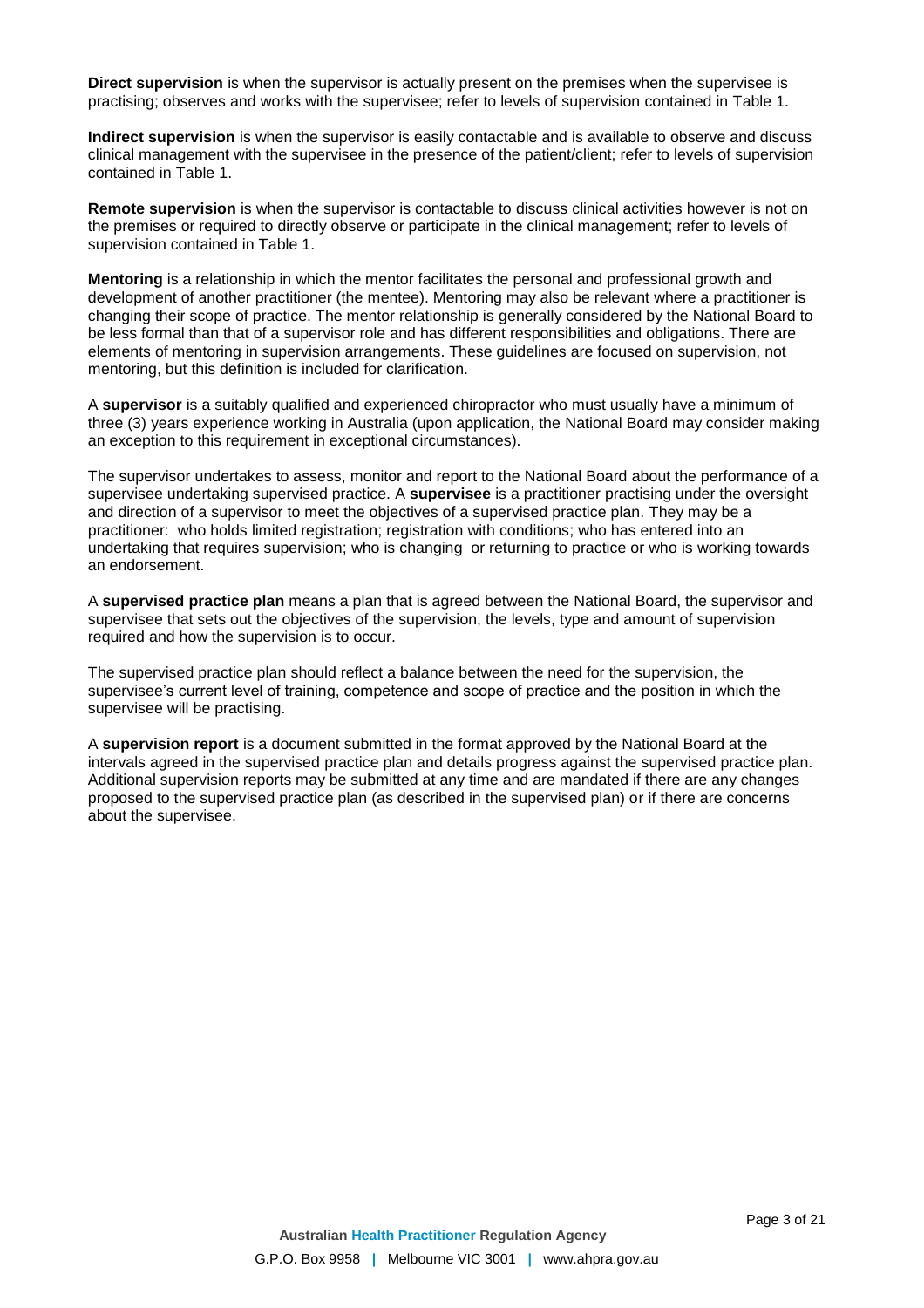## **1. Principles of supervision**

The following principles convey the expectations of the National Board in supervision arrangements, pursuant to these guidelines and in consideration of the objectives and guiding principles of the National Law.

- 1. It is the professional responsibility of each supervisee to:
	- work within the limits of their competence, and
	- reflect on and collaborate in determining their learning needs (including the supervision requirements and the specific position the supervisee is proposing to work in)
- 2. For all supervisees, the type and level of supervision must be matched to:
	- individual needs
	- the level of risk associated with the position
	- the purpose of the supervision, and
	- supervisee capabilities.

Supervisory arrangements need to be modified over time, in keeping with progress made, and will generally need to be able to accommodate changes in supervisors (within the parameters agreed by the National Board).

- 3. Before supervision begins, the supervisor, the supervisee and the National Board need to agree on the duration and content of the supervised practice plan and the reporting requirements, including the period for review if it varies from the standard periods outlined in the supervision levels below.
- 4. The onus rests with the supervisee to ensure the reporting requirements are met as agreed in the supervised practice plan. However, the supervisor also has a responsibility to adhere to the agreement he or she enters into with the National Board and appropriately oversee the supervisee's practice.
- 5. A supervisor accepts a professional responsibility to the National Board to properly supervise the supervisee. A supervisor remains responsible for the clinical care, or oversight of the clinical care, provided by the supervisee, commensurate with the level of supervision.

## **2. Levels of supervision**

The levels of supervision are designed to ensure that the supervisee practises safely.

The level of supervision required will depend on a number of factors, as listed below, which should be considered by all parties involved in the development of a *Supervised practice plan*. The National Board will also consider these factors when initially approving and reviewing the plan.

The factors include, but are not limited to:

- 1. the purpose of supervision
- 2. the previous practice experience, qualifications, skills and attributes of the supervisee
- 3. where relevant, the requirements of the position, as outlined in the position description provided with the application
- 4. the level of risk associated with the purpose of supervision and the competence and suitability of the *supervisee*, the position description, the location and the availability of clinical and other relevant support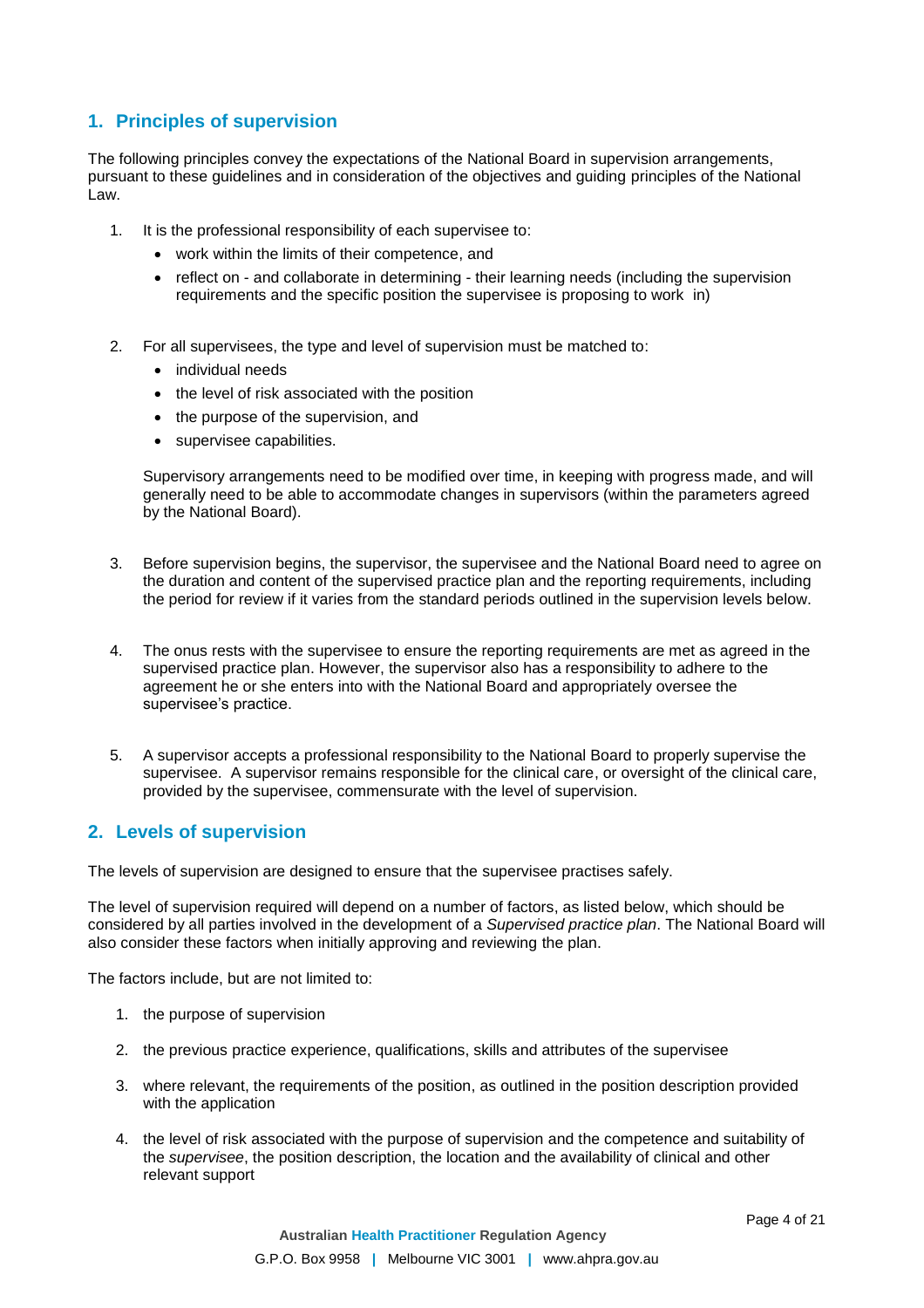5. where relevant, any requirements imposed by a third party (e.g. tribunal) under the *National Law* or the organisation where the supervision will take place.

The commencement level of supervision and the progression through the levels of supervision will be determined through the approval by the National Board of the individual's *Supervised practice plan*, and as agreed by all parties. If concerns are raised in the supervision reports or by the supervisor directly, the *Supervised practice plan* will be amended by the National Board as necessary. Not all supervisees will need to commence on level one and not all supervisees will be expected to or be capable of progressing to level four supervision. The authority for determining progression between levels is set out in the *Supervised practice plan*.

Table 1: Levels of supervision summarises the four levels of supervision and the likely reporting timeframe for each level. The table also lists some possible uses for the different levels of supervision.

The table refers to the usual frequency of reports but this may be modified for an individual *Supervised practice plan*. It should be noted that the National Board or the supervisor may, at any time, exercise its discretion to ask for/provide a report.

| Level | <b>Summary</b>                                                                            | <b>Specifications</b>                                                                                                                                                                                                                                                                                | <b>Typical reporting</b><br>frequency for level                                                                                                                                                                                                                  | <b>Example of possible</b><br>use for level of<br>supervision $1$                                                                                                                                                                                                                                                                                                                                                                                                                                                                                                                                         |
|-------|-------------------------------------------------------------------------------------------|------------------------------------------------------------------------------------------------------------------------------------------------------------------------------------------------------------------------------------------------------------------------------------------------------|------------------------------------------------------------------------------------------------------------------------------------------------------------------------------------------------------------------------------------------------------------------|-----------------------------------------------------------------------------------------------------------------------------------------------------------------------------------------------------------------------------------------------------------------------------------------------------------------------------------------------------------------------------------------------------------------------------------------------------------------------------------------------------------------------------------------------------------------------------------------------------------|
| 1     | The supervisor takes<br>direct and principal<br>responsibility for<br>individual patients | The supervisor must be<br>physically present at the<br>workplace as per the<br>Supervised practice<br>plan.<br>Supervision via<br>telephone (indirect) is<br>not permitted.<br>The supervisee must<br>consult the supervisor<br>about the management<br>of each patient before<br>care is delivered. | Report after the first<br>month then at monthly<br>intervals and at renewal.<br>If the supervisee is only<br>expected to be at level<br>one for less than one<br>month, the Supervised<br>practice plan could<br>specify a report (e.g.<br>verbal) by exception. | As the highest level of<br>supervision, this level<br>may be used:<br>• to determine the<br>current level of<br>competence of the<br>supervisee and inform<br>further levels of<br>supervision under a<br>supervised practice<br>plan<br>• in a Supervised<br>practice plan arising<br>from a health, conduct<br>or performance matter<br>• for a brief period (e.g.<br>one week, 8 sessions<br>etc), to confirm that<br>the <i>supervisee</i> is able<br>to progress to level<br>two supervision.<br>This level of supervision<br>may not be relevant to<br>supervisees not involved<br>in clinical care |

## *Table 1: Levels of supervision*

 $\overline{a}$ 

 $1$  This column lists the typical use of a supervision level. It should be noted, however, that the Board may, at any time, exercise its discretion to determine the supervision level.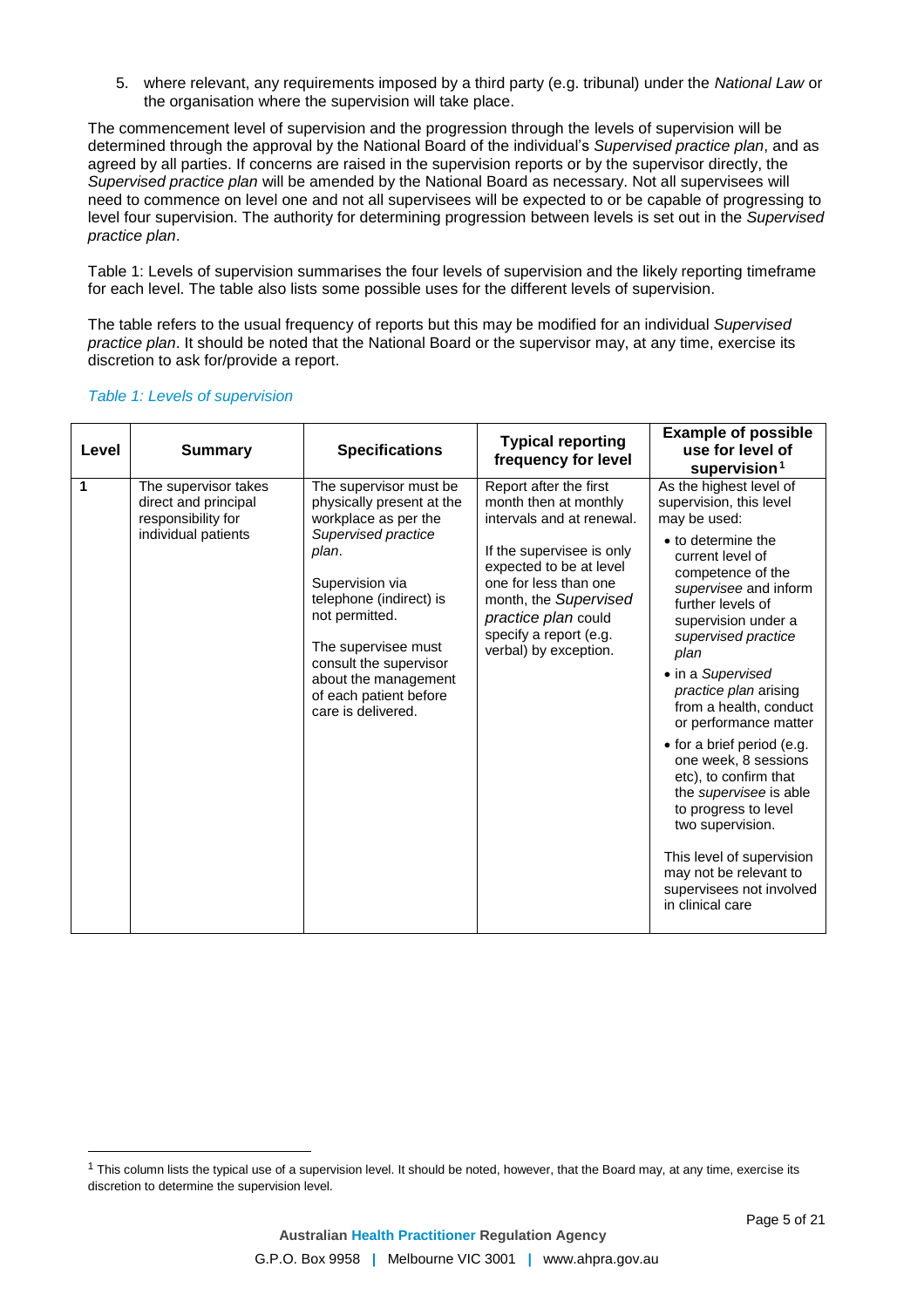| Level        | <b>Summary</b>                                                                                         | <b>Specifications</b>                                                                                                                                                                                                                                                                                                                                                                                                                                                                                                                                                                                                                                                                                                                                                                                                                                                           | <b>Typical reporting</b><br>frequency for level                                                                                        | <b>Example of possible</b><br>use for level of<br>supervision $1$                                                                                                                                                                                                                                                                  |
|--------------|--------------------------------------------------------------------------------------------------------|---------------------------------------------------------------------------------------------------------------------------------------------------------------------------------------------------------------------------------------------------------------------------------------------------------------------------------------------------------------------------------------------------------------------------------------------------------------------------------------------------------------------------------------------------------------------------------------------------------------------------------------------------------------------------------------------------------------------------------------------------------------------------------------------------------------------------------------------------------------------------------|----------------------------------------------------------------------------------------------------------------------------------------|------------------------------------------------------------------------------------------------------------------------------------------------------------------------------------------------------------------------------------------------------------------------------------------------------------------------------------|
| $\mathbf{2}$ | The supervisor and<br>supervisee share the<br>responsibility for<br>individual patients                | As per the Supervised<br>practice plan, the<br>supervisor must be<br>physically present at the<br>workplace for the<br>majority of time when the<br>supervisee is providing<br>clinical care.<br>When the supervisor is<br>not physically present,<br>they must always be<br>accessible by telephone<br>or other means of<br>telecommunication such<br>as videoconference and<br>available to observe and<br>discuss.<br>The supervisee must<br>inform the supervisor at<br>agreed intervals about<br>the management of each<br>patient; this may be after<br>the care has been<br>delivered.<br>If the approved<br>supervisor is temporarily<br>absent during any day,<br>then the supervisor must<br>make appropriate<br>arrangements for<br>alternative supervision,<br>such as a supervisor<br>with general or specialist<br>registration providing<br>temporary oversight. | When commencing at<br>Level 2 supervision: a<br>report after the first<br>month, then at three<br>monthly intervals and at<br>renewal. | • Initially for limited<br>registration for<br>teaching or research<br>when clinical practice<br>is also being<br>undertaken.<br>• Initially for limited<br>registration for<br>postgraduate training<br>or supervised practice.<br>• In a supervised<br>practice plan arising<br>from a health, conduct<br>or performance matter. |
| 3            | The supervisee takes<br>primary responsibility for<br>their practice, including<br>individual patients | The supervisor must<br>ensure that there are<br>mechanisms in place for<br>monitoring whether the<br>supervisee is practising<br>safely.<br>The supervisee is<br>permitted to work<br>independently, provided<br>the supervisor is readily<br>contactable by telephone<br>or other means of<br>telecommunication such<br>as videoconference.<br>The supervisor must<br>conduct regular reviews<br>of the supervisee's<br>practice.                                                                                                                                                                                                                                                                                                                                                                                                                                              | When commencing at<br>Level 3 supervision: a<br>report after the first<br>month, then at three<br>monthly intervals and at<br>renewal. | Second stages of a<br>Supervised practice plan<br>after the supervisee has<br>progressed through level<br>1 or 2 supervision.                                                                                                                                                                                                      |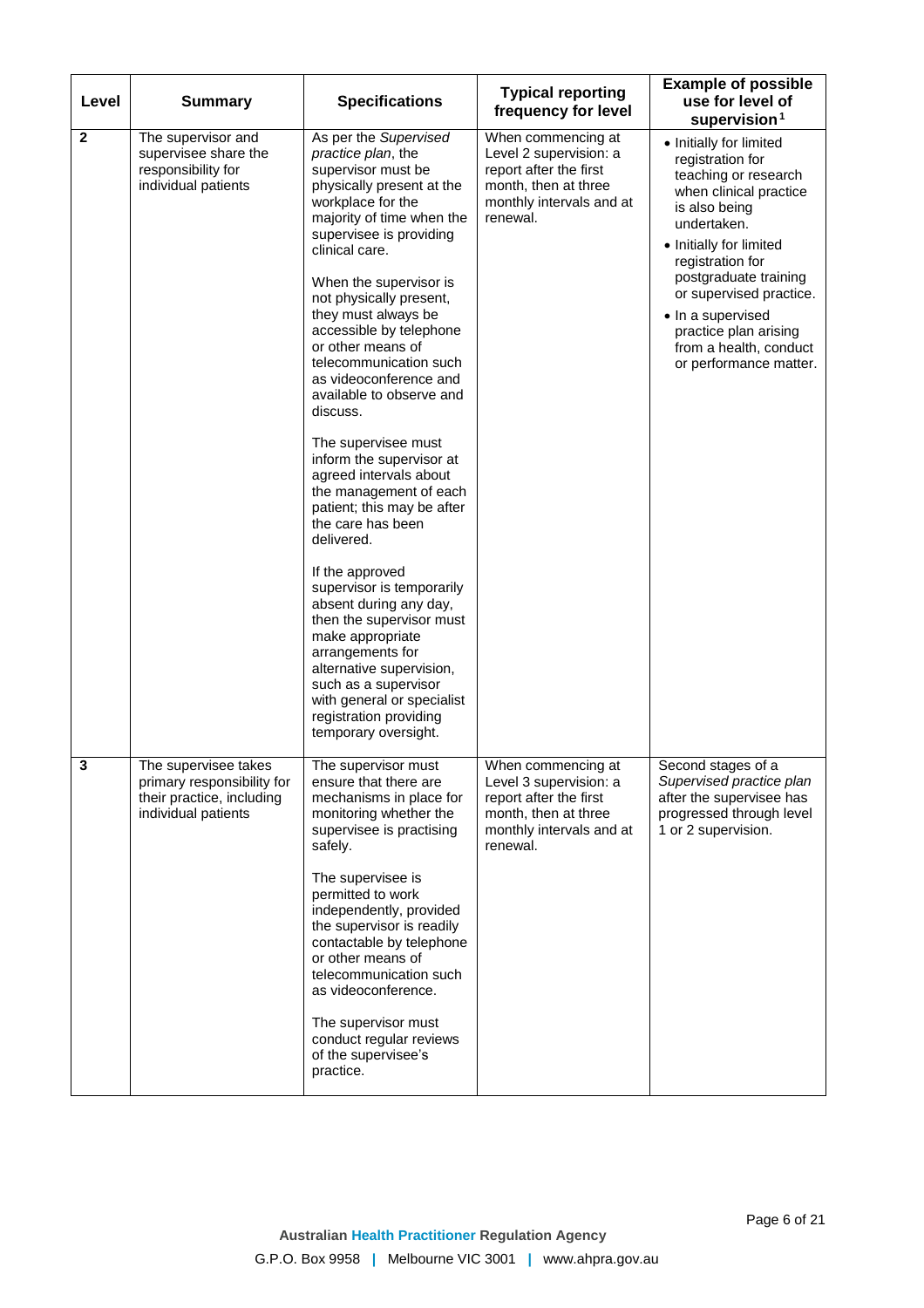| Level | <b>Summary</b>                                                                                                                                       | <b>Specifications</b>                                                                                                                                                                                                                                                                                                                                        | <b>Typical reporting</b><br>frequency for level                                                                                      | <b>Example of possible</b><br>use for level of<br>supervision <sup>1</sup>                                                      |
|-------|------------------------------------------------------------------------------------------------------------------------------------------------------|--------------------------------------------------------------------------------------------------------------------------------------------------------------------------------------------------------------------------------------------------------------------------------------------------------------------------------------------------------------|--------------------------------------------------------------------------------------------------------------------------------------|---------------------------------------------------------------------------------------------------------------------------------|
| 4     | The supervisee takes full<br>responsibility for their<br>practice, including<br>individual patients within<br>the supervisor's general<br>oversight. | The supervisor must<br>provide broad oversight<br>of the supervisee's<br>practice.<br>The supervisor must be<br>available for case review<br>or consultation if the<br>supervisee requires<br>assistance in person or<br>by other means of<br>communication.<br>The approved supervisor<br>must conduct periodic<br>reviews of the<br>supervisee's practice. | When commencing at<br>Level 4 supervision: a<br>report after the first<br>month, then at six<br>monthly intervals and at<br>renewal. | Later stages of a<br>supervised practice plan<br>after the supervisee has<br>progressed through level<br>1, 2 or 3 supervision. |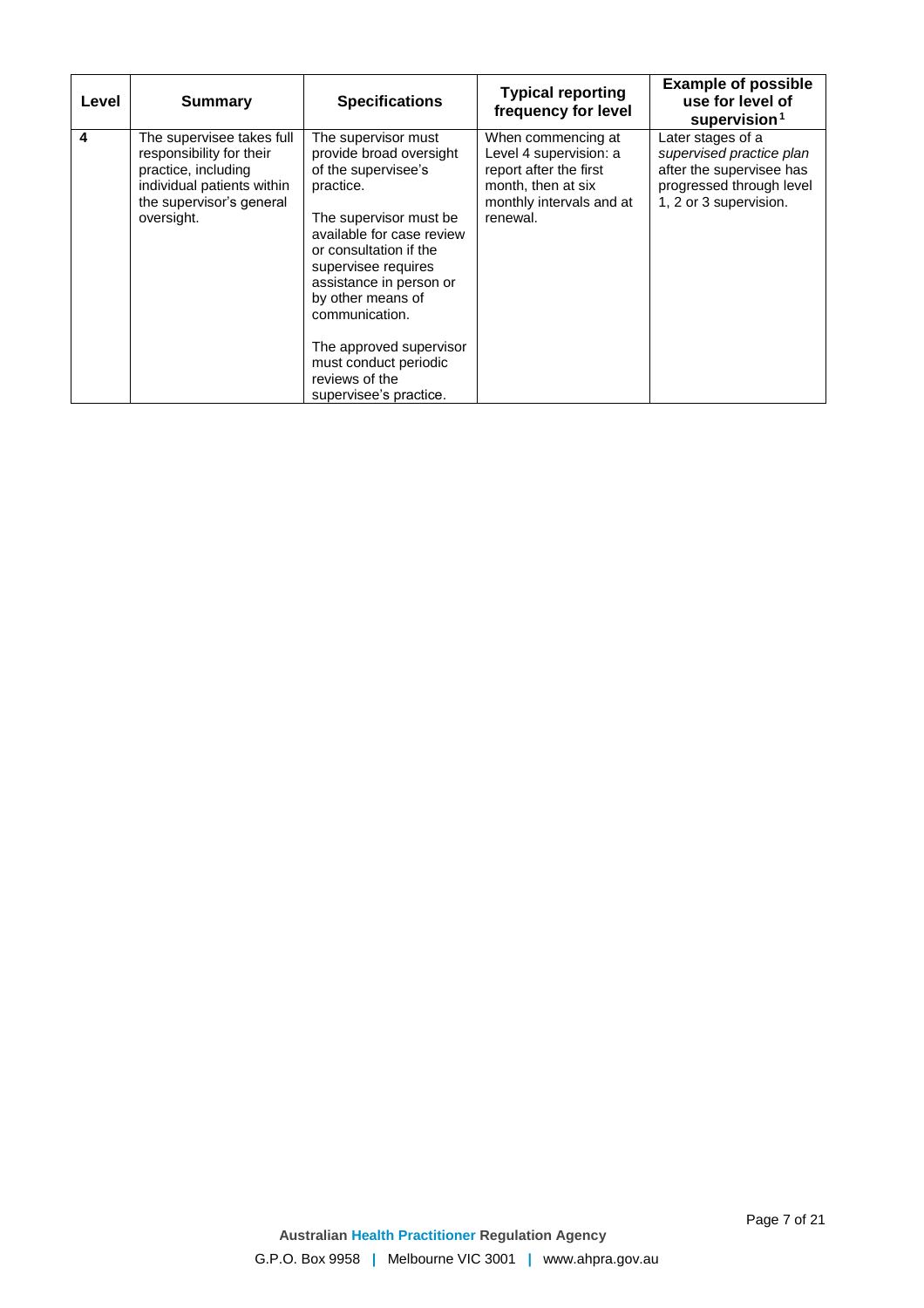## **3. Requirements and responsibilities**

## **Requirements for supervisors**

A supervisor must:

- meet the requirements specified in the definition of a supervisor.
- formally consent to act as a supervisor
- be able to comply with the requirements of the *Supervised practice plan*, and
- must be approved by the National Board.

The relationship between supervisor and supervisee must be professional. Supervisors should be mindful of the requirements of supervisors as set out in the *Code of conduct for chiropractors*<sup>2</sup> . Good practice involves avoiding any potential for conflict of interest in the supervisory relationship, for example, by supervising someone who is a close relative or friend, or where there is another potential conflict of interest that could impede objectivity and/or interfere with the supervisee's achievements of learning outcomes or relevant experience.

## **Responsibilities of the supervisor**

 $\overline{a}$ 

Responsibilities of the supervisor include:

- 1. taking reasonable steps to ensure that the supervisee is practising safely by such measures as direct observation, individual case review, and remediation of identified problems as required by the level of supervision
- 2. providing clear direction and constructive feedback and be clear about how they can be contacted by the practitioner when the practitioner is practising, during working hours and after hours
- 3. ensuring that the supervisee is practising in accordance with the *Supervised practice plan* and work arrangements approved by the National Board and report to the National Board if the supervisee is not doing so
- 4. providing clear direction to the supervisee on their legal responsibilities and the constraints within which they must operate, the ethical principles that apply to the profession, and the expectation that the supervisee will act in accordance with the directions of the supervisor and the consequences if they do not
- 5. understanding the significance of supervision as a professional undertaking and commit to this role including regular, one-on-one, scheduled time with the *supervisee* which is free from interruptions as required by the *Supervised practice plan*.
- 6. disclosing to the National Board any potential conflict of interest, for example a personal relationship or business partnership with the supervisee<sup>3</sup>
- 7. being accountable to the National Board and provide honest, accurate and responsible reports in the approved form at intervals determined by the *Supervised practice plan*
- 8. understanding that the responsibility for determining the type and amount of supervision required within the framework of the *Supervised practice plan* may be informed by the supervisor's assessment of the supervisee

<sup>2</sup> *Code of conduct for chiropractors* - www.chiropracticboard.gov.au/Codes-Guidelines.aspx

<sup>&</sup>lt;sup>3</sup> A personal relationship or business partnership between the supervisee and supervisor is not encouraged but will be considered in the context of the matter under consideration by the Board.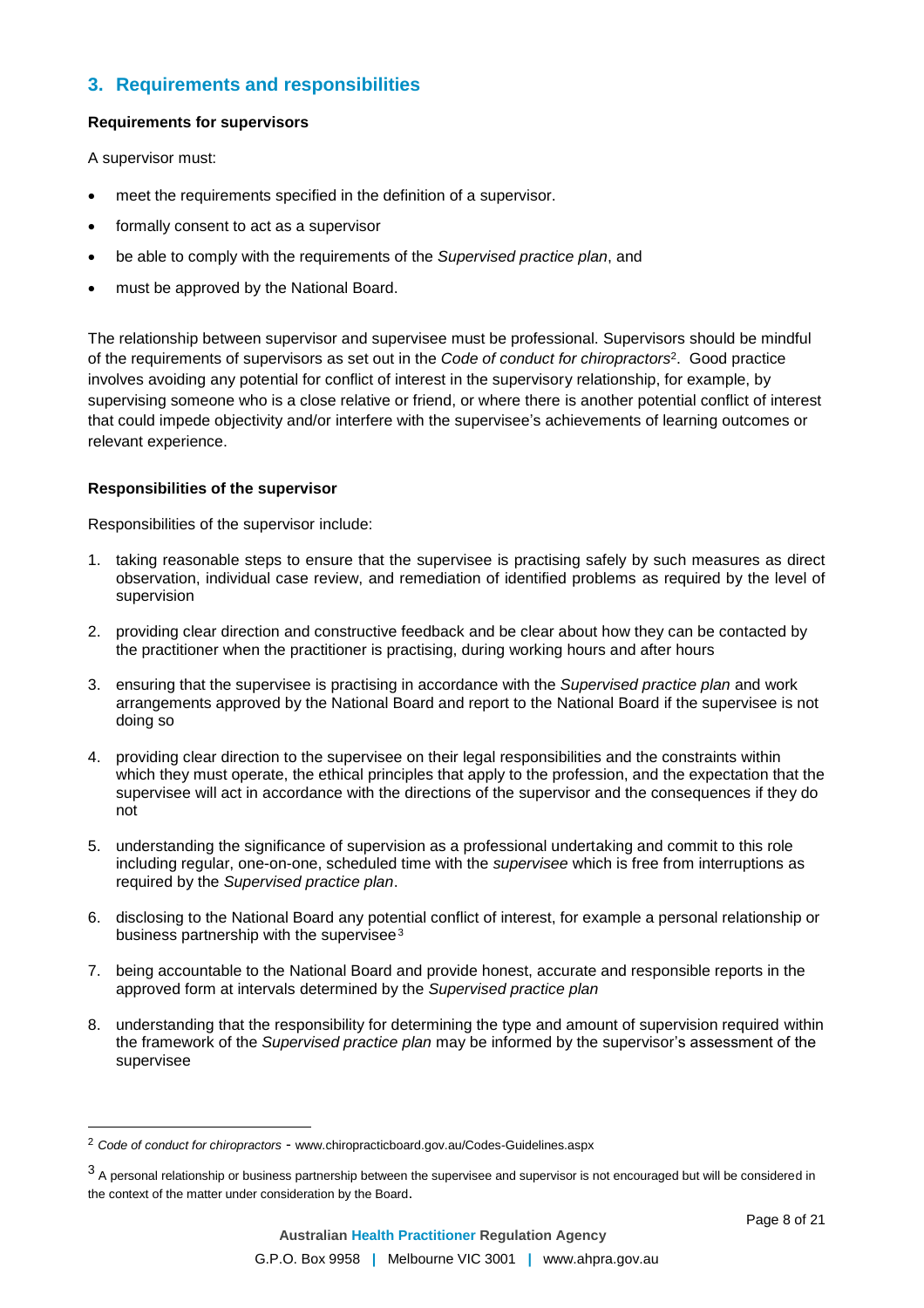- 9. only delegating tasks that are appropriate to the role of those being supervised and that are within the scope of training, competence and capability of the supervisee
- 10. maintaining adequate written records relating to the supervisee's practice to assist in transition if there is an unexpected need to change supervisors
- 11. notifying AHPRA or the National Board immediately if:
	- the relationship with the supervisee breaks down
	- there are concerns that the supervisee's clinical performance, conduct or health is placing the public at risk
	- the supervisee is not complying with conditions imposed or undertakings accepted by the National Board or is in breach of any requirements on registration
	- the supervisee is not complying with the supervision requirements or there are any significant changes to those requirements, such as extended absences or periods of non-practice
	- the supervisor is no longer able to provide the level of supervision that is required by the *Supervised practice plan*. The plan should indicate what, if any, leave arrangements are appropriate for the supervisor and backup plans in the event of an unexpected absence.
	- Issues arise that may be subject to the prescribed mandatory reporting requirements of the National Law as set out in the *Guidelines on mandatory reporting* issued by the National Board<sup>4</sup>

Should a supervisor fail to properly discharge their obligations under these guidelines and the *Supervised practice plan*, the National Board may consider whether the supervisor has engaged in unprofessional conduct.

The supervisor is responsible for the professional conduct and performance of the supervisee and obligations set out in the *Supervised practice plan*.

When supervising a Limited registrant the supervisor must ensure that a practitioner, who has not practised in an Australian health care setting, is provided with a practice induction/orientation program. The program will need to include an overview of the health system in Australia, an introduction to professional standards and regulatory information, and information on cultural diversity.

## **Requirements of supervisees**

Supervisees must:

 $\overline{a}$ 

- at the outset, and in conjunction with the supervisor, establish their learning needs, the context relevant to the need for supervision and any other issues that may affect an effective supervisory arrangement
- take joint responsibility for establishing a schedule of regular meetings with the supervisor and make all reasonable efforts within the supervisee's control to ensure that these meetings take place
- be adequately prepared for meetings with their supervisor
- participate in assessments conducted by the supervisor to assist in determining future supervision needs and progress
- recognise the limits of their professional competence, seek appropriate guidance and assistance, and follow directions and instructions from their supervisor as required
- familiarise themselves, and comply with, the legal, regulatory and professional responsibilities applicable to their practice
- advise the supervisor immediately of any issues or clinical incidents during the period of supervision which could adversely impact on patient care
- reflect on and respond to feedback
- inform the National Board and supervisor if the conditions or requirements of their supervision are not being met or if the relationship with the supervisor breaks down

<sup>4</sup> www.chiropracticboard.gov.au/Codes-Guidelines.aspx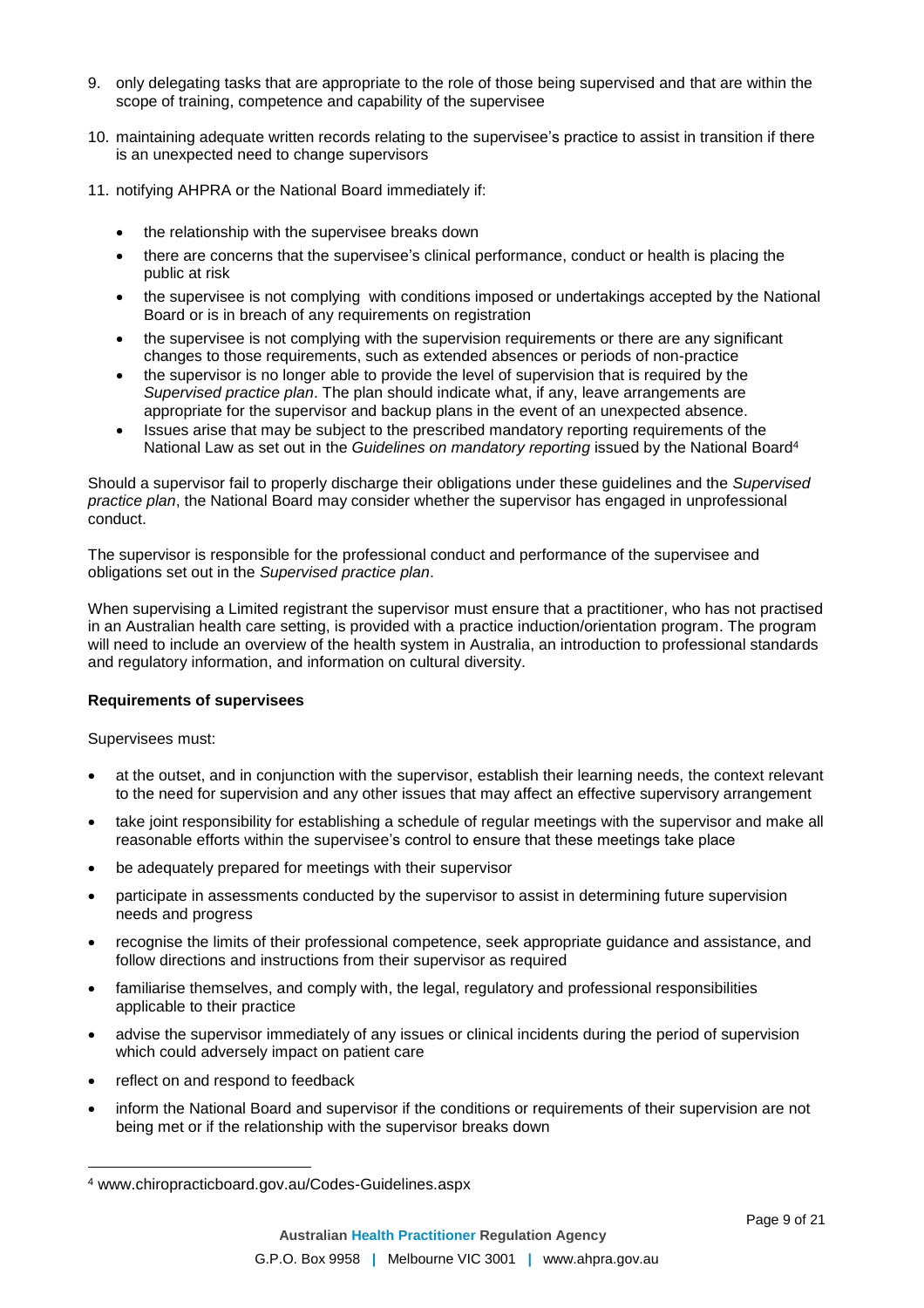- inform the supervisor and National Board of any leave or breaks in practice that may impact on the requirements of the supervised practice plan
- notify the National Board in writing within seven calendar days if the approved supervisor is no longer able to provide supervision, and immediately cease practice if there is no back up supervisor available as specified in the supervised practice plan, and
- provide remuneration to the Supervisor (if applicable), as set out in the *Supervision agreement* (Appendix 2).

Should a supervisee fail to properly discharge their obligations under these guidelines and the supervised practice plan, the National Board may consider whether the supervisee has engaged in unprofessional conduct.

## **4. The** *Standard supervision agreement*

 $\overline{a}$ 

The *Standard supervision agreement* contains general information about the parties involved, the supervised practice plan and terms of agreement for both *the supervisor and supervisee*. A template is attached as Appendix 2.

### **Developing a supervised practice plan and setting reporting requirements**

The *Supervised practice plan* as described in this document sets out the supervision requirements, including the expected progression through the levels of supervision and reporting to the National Board or its delegate. The required content and a template for the development of the *Supervised practice plan* is set out in Part B of Appendix 2.

A *Supervised practice plan* may be required by a registration standard, for example relating to limited registration, or by a condition imposed on the practitioner's registration, where supervision arises from action relating to the practitioner's health, performance or conduct. A supervision plan, including the reporting requirements, will align with any conditions imposed by the National Board, including review requirements.

It is critical that supervisors have adequate time for their supervision role. Accordingly, if a supervisor proposes to supervise a number of supervisees, the National Board may seek assurance that the supervisor has the capacity for this responsibility and can provide appropriate support.

The *Supervised practice plan* must be approved by the National Board prior to commencement of the supervisory period and be accompanied by the proposed supervisor's formal agreement to provide supervision as determined by the National Board.<sup>5</sup> When a practitioner is applying for limited registration, they must submit their proposed supervised practice plan on the relevant template with their application for limited registration.

The supervisor must obtain approval of the National Board for any proposed changes to the *Supervised practice plan* before they are implemented.

### **Specific requirements for those practising under supervision as a requirement for limited registration**

For practitioners who have attained their primary qualifications outside Australia, a *Supervised practice plan* may be required to include an orientation or introduction to the Australian healthcare system, and information on cultural differences. If included, this orientation may be the subject of a specific report beyond the agreed reporting requirements.

<sup>5</sup> The Board retains the discretion to amend any aspect of the supervision practice plan, including the nominated supervisor.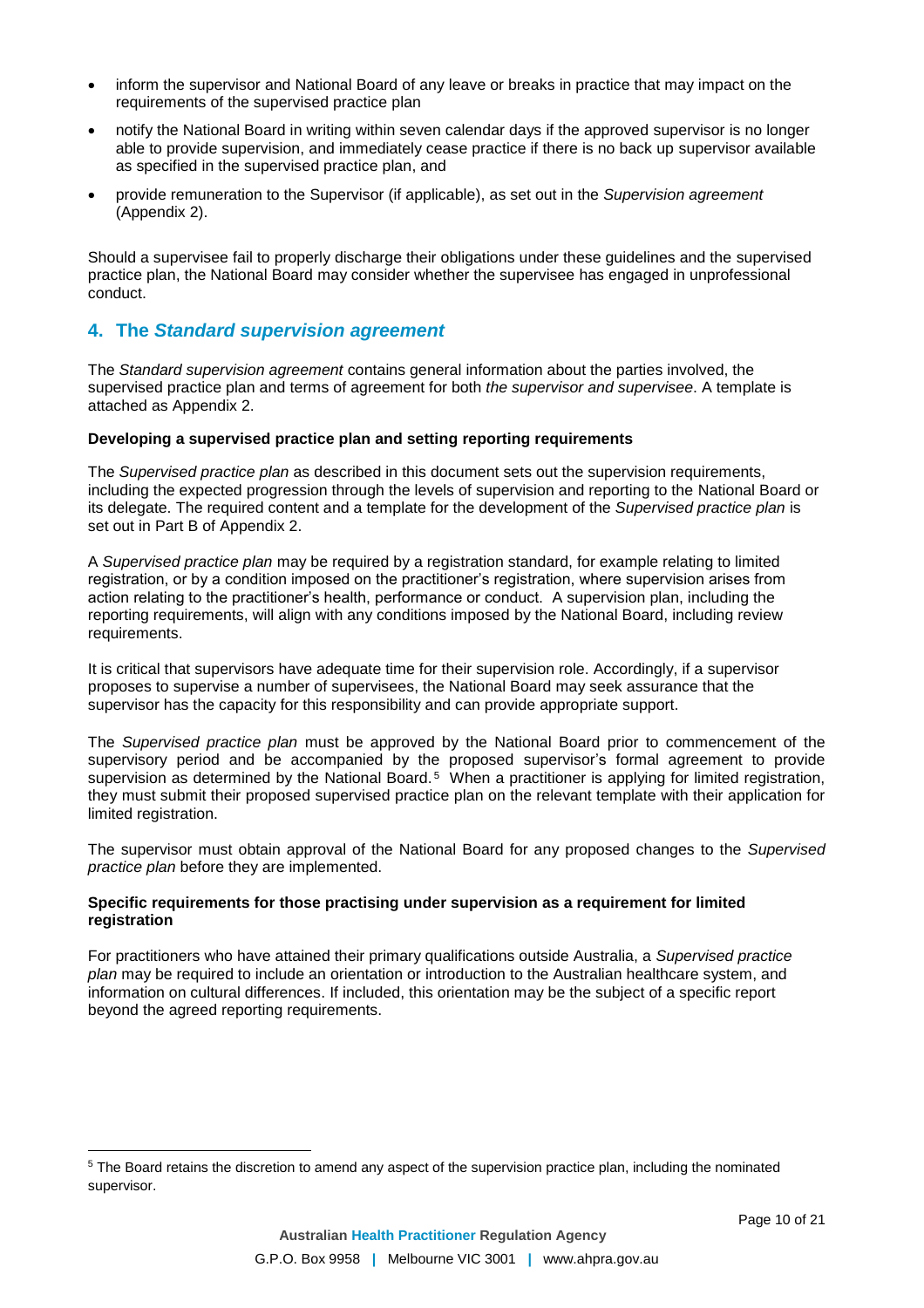## **5. Reporting requirements**

The reporting requirements for a supervisee will be listed in the supervised practice plan agreed by the Board, the supervisor and the supervisee, or those specified by another entity such as a tribunal. These requirements will be informed by the levels of supervision in *Table 1*.

However, the National Board may, at any time, exercise discretion about the frequency and structure of any report. A supervisor may at any time provide a verbal report to the National Board if there are immediate concerns.

The *Supervised practice plan* will specify:

- the frequency of reporting
- the content and supporting evidence of progress required in each report, and
- the format of the report.

Typically for level 1 supervision reporting will be required on a monthly basis.

Typically, level 2 – 3 supervision would involve an initial report after the first month at that level, reports every three months and then a summary report at renewal of registration.

Typically, level 4 supervision would involve an initial report after the first month and the reports every six months and then a summary report at renewal of registration.

### **Supervision report**

The supervision report should provide detail against the requirements of the *Supervised practice plan* and explain whether or not its objectives are being achieved, and if not, the measures implemented to address those objectives not achieved.

It should also include changes in supervisory arrangements (including changes in levels) over time agreed in the *Supervised practice plan*, as well as achievements by the supervisee and any emerging issues.

A reporting template is provided as Appendix 3.

### **Changes in supervisory arrangements**

A supervisee must not practise without a supervisor approved by the National Board and in accordance with any approved supervision plan.

It is recommended that when supervision is initially proposed, when it is possible to do so, alternative supervision arrangements are included. For example, it is helpful to nominate an alternate supervisor for National Board approval so that in the event the initial supervisor is no longer able to discharge his or her duties, the alternative supervisor can assume supervisory responsibilities. If the alternative supervisor is unable to assume supervisory responsibilities, or if there is an unexpected need to change both supervisors, the supervisee **must cease practice immediately.**

Only in appropriate circumstances would a health practitioner who is not a chiropractor be considered as a supervisor e.g. as an alternate supervisor for temporary situations or in very remote locations.

The supervisee must:

- notify the National Board in writing of intent to change supervisors no less than seven calendar days before the proposed date of change or within seven calendar days of any unexpected supervisor changes (such as due to illness)
- submit proposed new supervision arrangements to the National Board for consideration, including name and contact details of proposed new supervisor(s), new signed supervisor and supervisee agreements and undertakings and a new *Supervised practice plan*
- provide to the proposed new supervisor(s) copies of:
	- o previous *supervisor* undertakings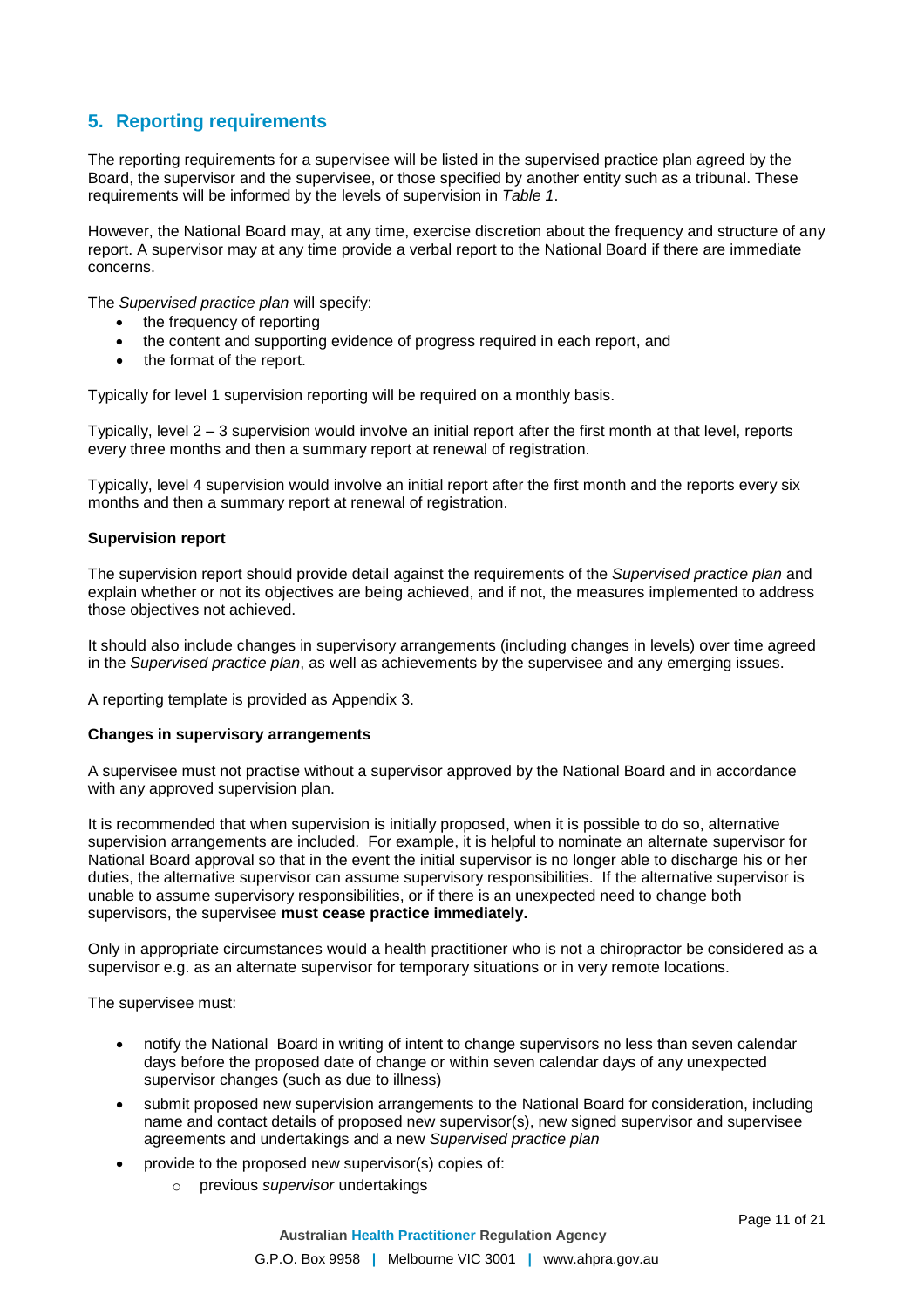- o supervised practice plan(s), and
- $\circ$  supervision report(s).

#### o **References**

Health Workforce Australia is undertaking a range of work on clinical supervision which may include some useful references ([www.hwa.gov.au/work-programs/clinical-training-reform/clinical-supervision-support](http://www.hwa.gov.au/work-programs/clinical-training-reform/clinical-supervision-support-program)[program](http://www.hwa.gov.au/work-programs/clinical-training-reform/clinical-supervision-support-program)<sub>)</sub>

## **6. Review**

The Board will review this Guideline at least every three years.

Date of issue: 18 January 2013 Date of review: 18 January 2016 Last reviewed: 18 January 2013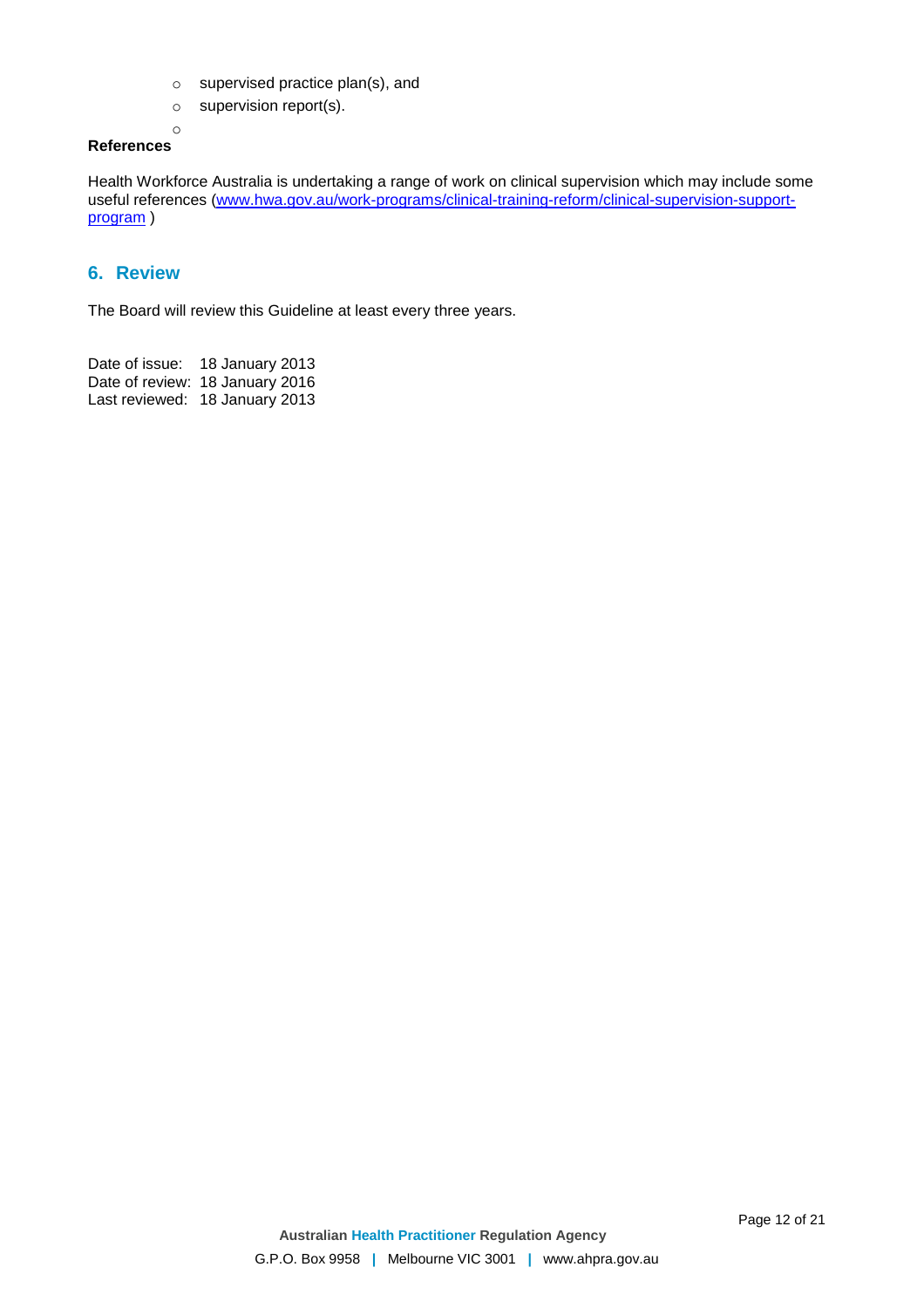# Appendix 1

## **Health Practitioner Regulation National Law, as in force in each state and territory**

### **General provisions**

### *Division 3 Registration standards and codes and guidelines*

### **39 Codes and guidelines**

A *National Board* may develop and approve codes and guidelines—

- (a) to provide guidance to the health practitioners it registers; and
- (b) about other matters relevant to the exercise of its functions.

## **40 Consultation about registration standards, codes and guidelines**

- (1) If a *National Board* develops a registration standard or a code or guideline, it must ensure there is wide-ranging consultation about its content.
- (2) A contravention of subsection (1) does not invalidate a registration standard, code or guideline.
- (3) The following must be published on a *National Board*'s website—
	- (a) a registration standard developed by the Board and approved by the Ministerial Council;
		- (b) a code or guideline approved by the *National Board*.
- (4) An approved registration standard or a code or guideline takes effect—
	- (a) on the day it is published on the *National Board*'s website; or
	- (b) if a later day is stated in the registration standard, code or guideline, on that day.

## **41 Use of registration standards, codes or guidelines in disciplinary proceedings**

An approved registration standard for a health profession, or a code or guideline approved by a *National Board*, is admissible in proceedings under this Law or a law of a co-regulatory jurisdiction against a health practitioner registered by the Board as evidence of what constitutes appropriate professional conduct or practice for the health profession.

### **Specific provisions**

Provisions of the *National Law* that refer to supervised practice are ss. 35, 62, 66, 68, 69, 178, 191, 196 and 271.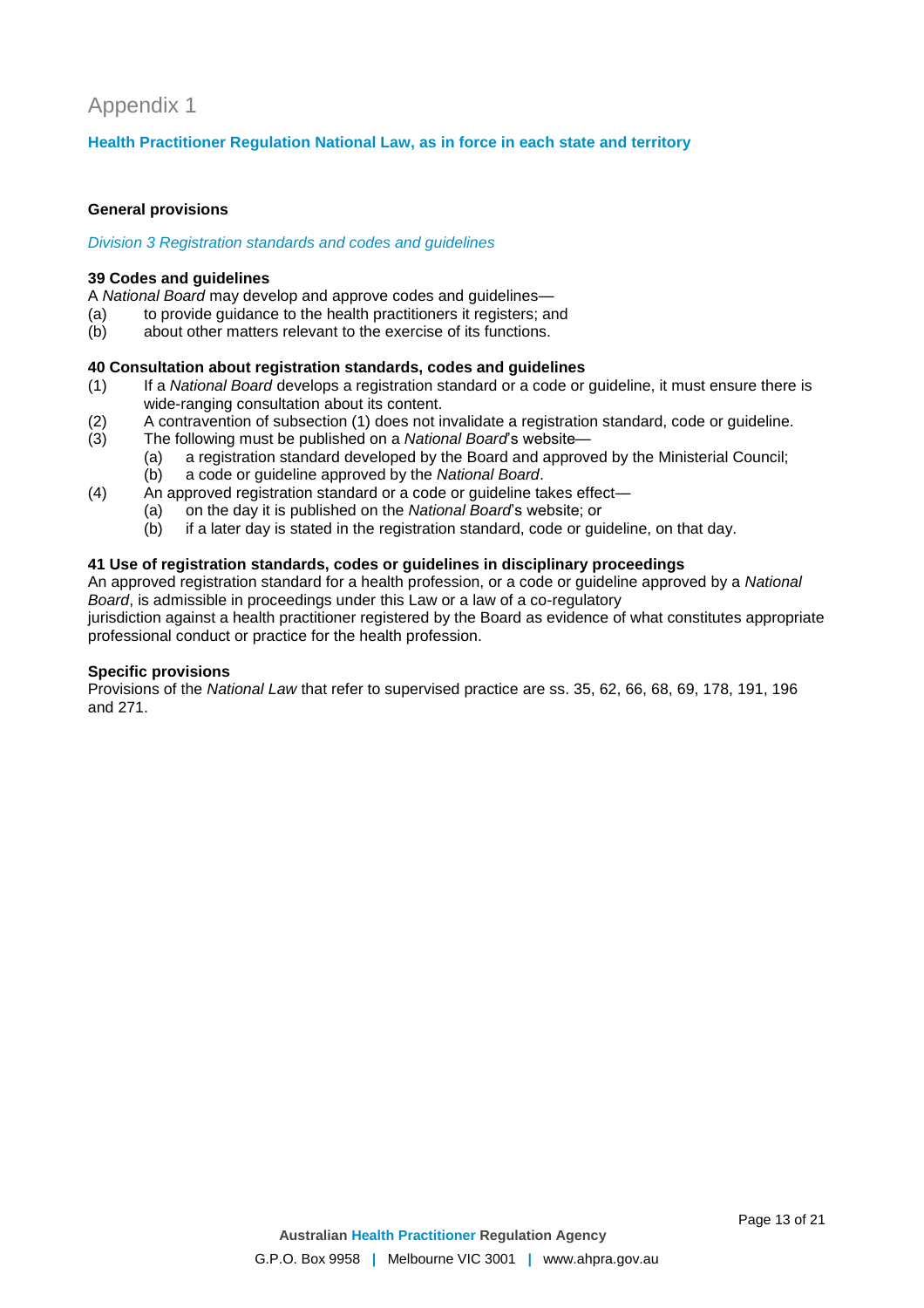# Appendix 2

# **Standard supervision agreement**

# **PART A: General information**

## Supervisor (supervisor 1):

| Last name:                                                         |            |  |
|--------------------------------------------------------------------|------------|--|
| First name:                                                        |            |  |
| Practice address:                                                  |            |  |
| Telephone:                                                         |            |  |
| Work:<br><u> 1980 - Johann Barbara, martxa alemaniar arg</u>       | Mobile:    |  |
| Fax:                                                               | Signature: |  |
| Email:                                                             |            |  |
| Secondary supervisor (supervisor 2): (if applicable)               |            |  |
| Last name:<br><u> 1980 - Johann Barn, fransk politik (d. 1980)</u> |            |  |
| First name:                                                        |            |  |
| Practice address:                                                  |            |  |
| Telephone:                                                         |            |  |
| Work:                                                              | Mobile:    |  |
| Fax:                                                               | Signature: |  |
| Email:                                                             |            |  |
|                                                                    |            |  |
| Supervisee:                                                        |            |  |
| Last name:                                                         |            |  |
| First name:                                                        |            |  |
| Postal address:                                                    |            |  |
| Telephone:                                                         |            |  |

Mobile:

Signature:

Work: Fax: Email:

Role description of supervisee:

Page 14 of 21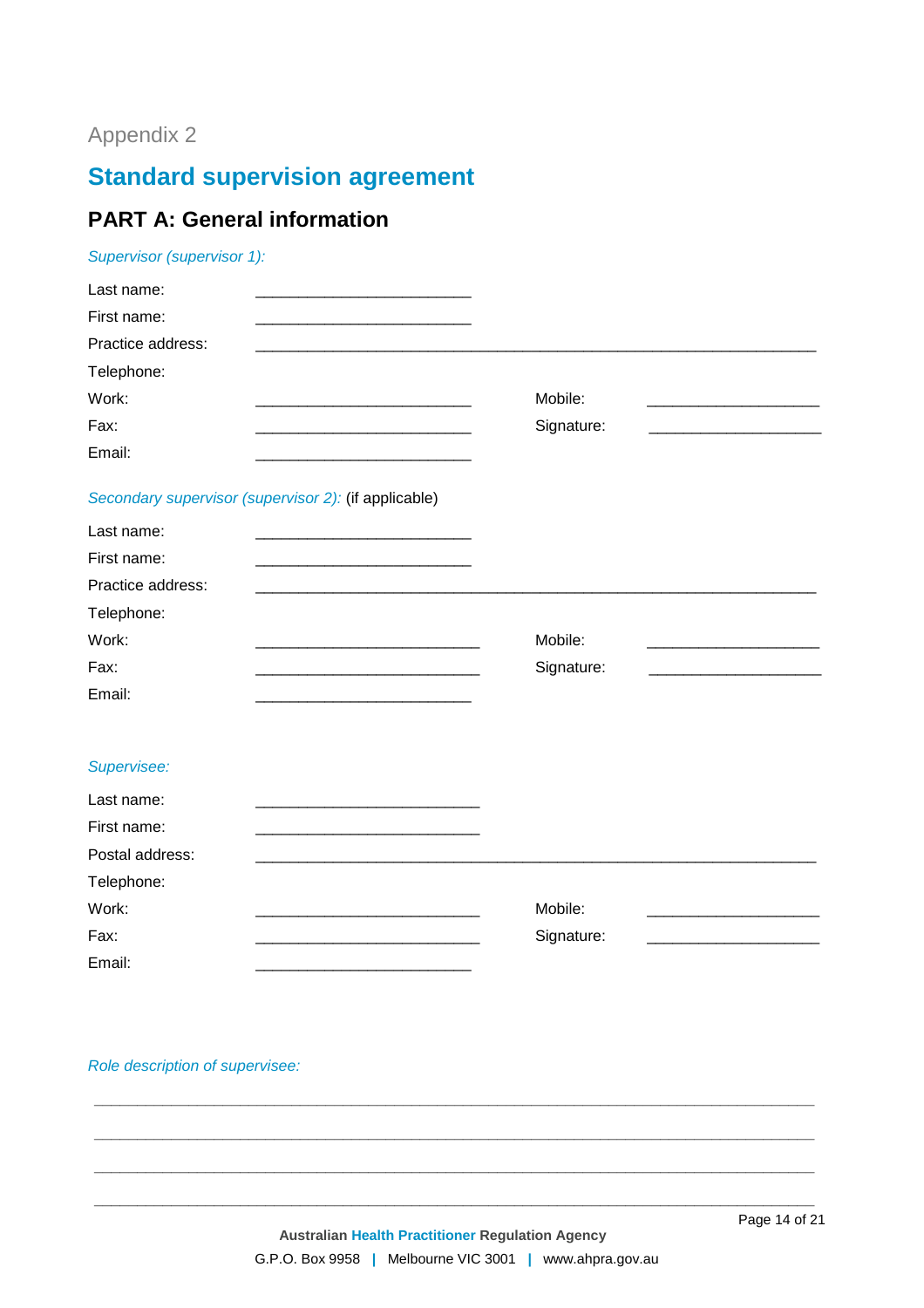Role description of supervisor: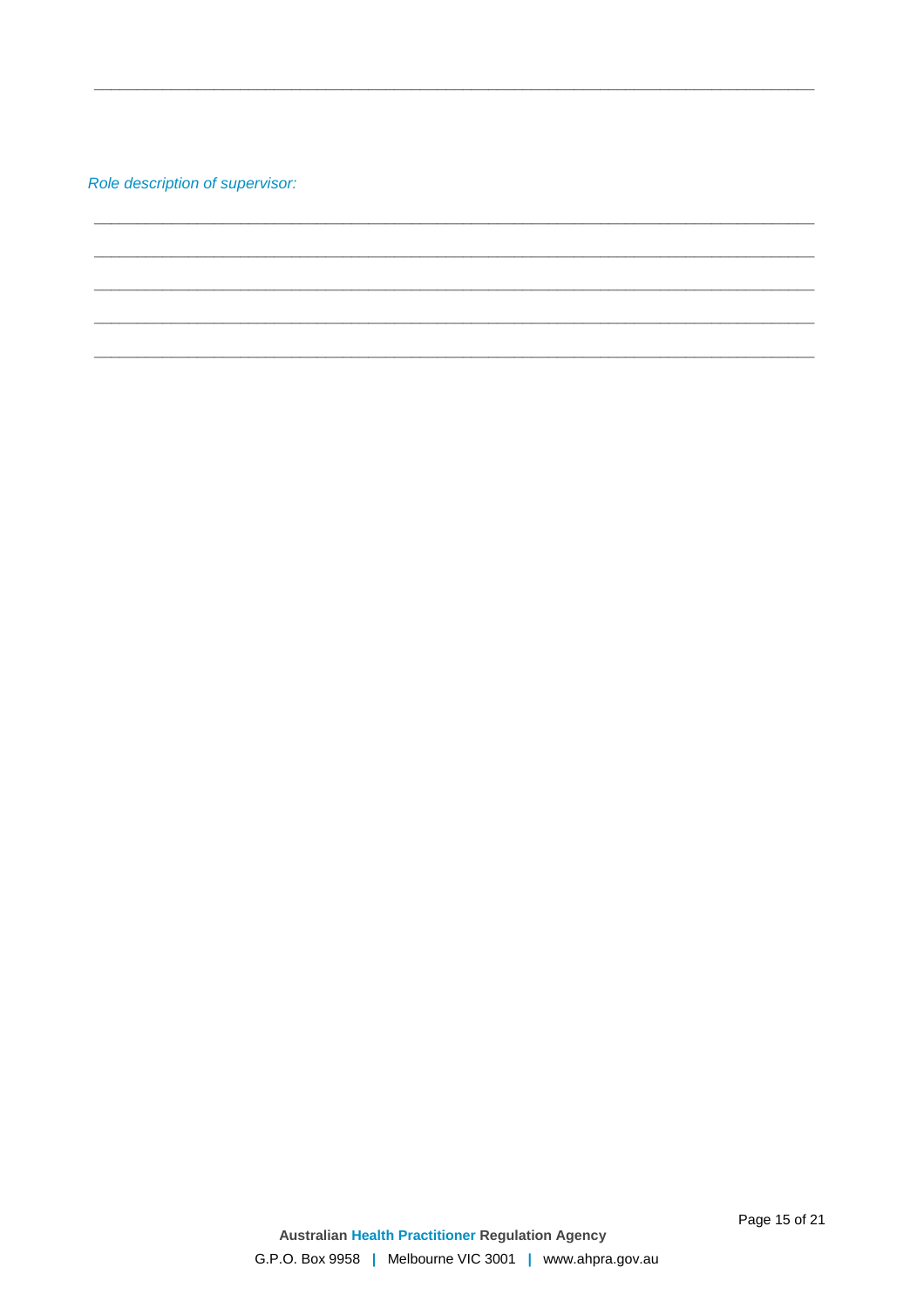# **Standard supervision agreement**

# PART B: Supervised practice plan

## **Supervision requirements**

Origin: Board decision / Tribunal decision / Panel decision / Voluntary/ Change of Practice Type

## Details/Background:

## Purpose:

The purpose of the proposed supervision is to:

## **Specific Objectives:**

The specific objectives to be achieved as part of the supervision are:

**Additional requirements:** 

## Time period: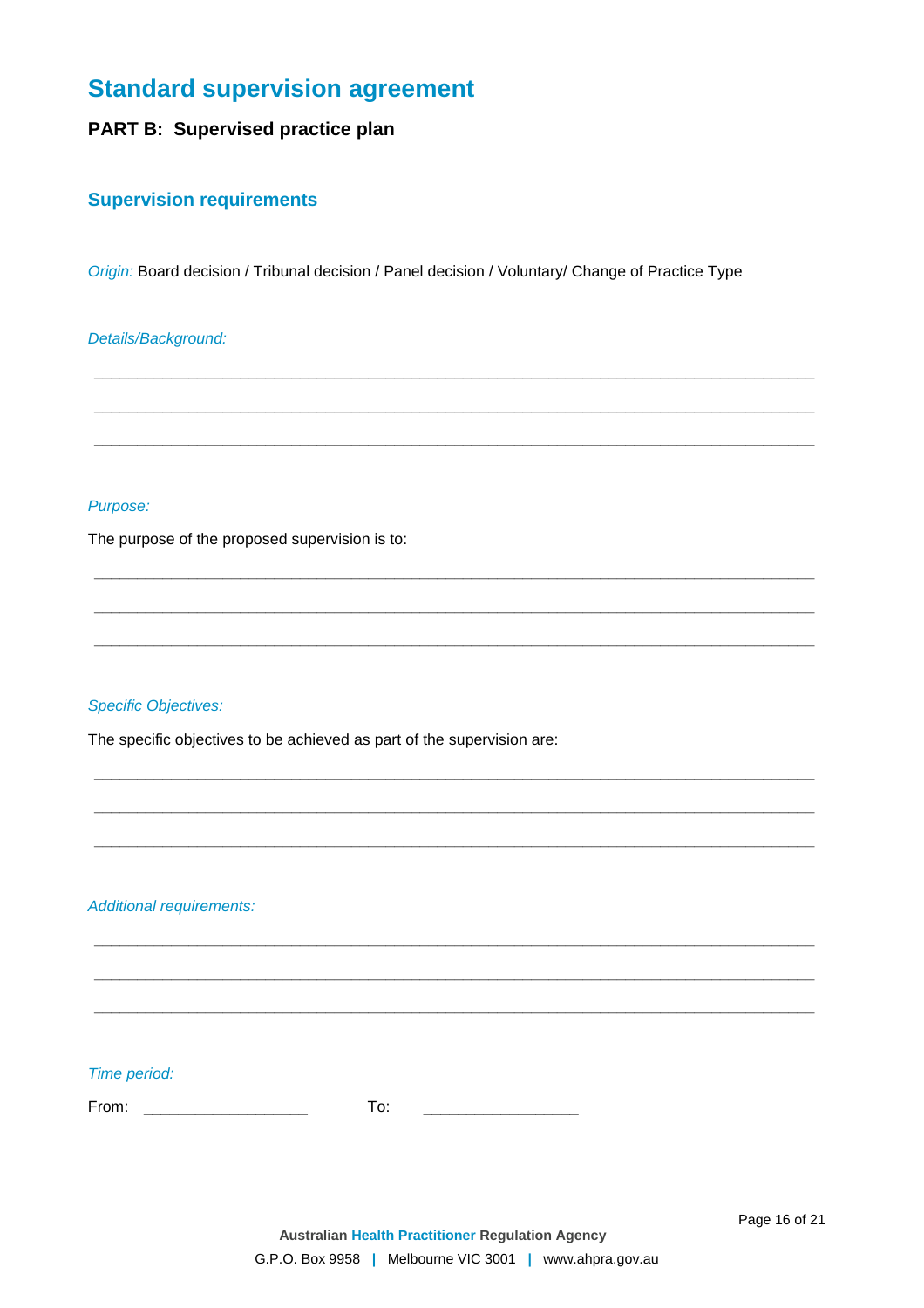## *Reporting schedule:*

| $1st$ Report - ______ days from commencement = ____________________________ |  |
|-----------------------------------------------------------------------------|--|
| $2nd$ Report - ______ days from commencement = ____________________________ |  |
| $3rd$ Report - _____ days from commencement = _____________________________ |  |
| $4th$ Report - ______ days from commencement = _____________                |  |

## *Additional reports:*

## **Supervision Level**

### *Commencing level:* Level **\_\_\_\_**

*Authority for progression:* (National Board or Supervisor?) \_\_\_\_\_\_\_\_\_\_\_\_\_\_\_\_\_\_\_\_\_\_\_\_

## *Anticipated Progression*

| <b>From</b> | Τo    | Time | Proposed threshold criteria for progression |
|-------------|-------|------|---------------------------------------------|
| Level       | Level |      |                                             |
| Level       | Level |      |                                             |
| Level       | Level |      |                                             |

**\_\_\_\_\_\_\_\_\_\_\_\_\_\_\_\_\_\_\_\_\_\_\_\_\_\_\_\_\_\_\_\_\_\_\_\_\_\_\_\_\_\_\_\_\_\_\_\_\_\_\_\_\_\_\_\_\_\_\_\_\_\_\_\_\_\_\_\_\_\_\_\_\_\_\_\_\_\_\_\_\_\_\_\_**

**\_\_\_\_\_\_\_\_\_\_\_\_\_\_\_\_\_\_\_\_\_\_\_\_\_\_\_\_\_\_\_\_\_\_\_\_\_\_\_\_\_\_\_\_\_\_\_\_\_\_\_\_\_\_\_\_\_\_\_\_\_\_\_\_\_\_\_\_\_\_\_\_\_\_\_\_\_\_\_\_\_\_\_\_**

**\_\_\_\_\_\_\_\_\_\_\_\_\_\_\_\_\_\_\_\_\_\_\_\_\_\_\_\_\_\_\_\_\_\_\_\_\_\_\_\_\_\_\_\_\_\_\_\_\_\_\_\_\_\_\_\_\_\_\_\_\_\_\_\_\_\_\_\_\_\_\_\_\_\_\_\_\_\_\_\_\_\_\_\_**

### *Range of activities*

The range of activities that a supervisor may require the supervisee to undertake to enhance the benefit of the supervision program and gauge levels of competency for the purposes of reporting and varying the level of supervision can include (but are not limited to):

| <b>Fault Finding</b>         | <b>Group Discussions</b>                                         |
|------------------------------|------------------------------------------------------------------|
| Role Plays                   | Preparation of reports, assignments or<br>other written material |
| <b>Verbal Questioning</b>    | Review of documents and readings                                 |
| <b>Verbal Presentations</b>  | Self Assessment/Critical Reflection                              |
| <b>Written Presentations</b> | Portfolio Compilation                                            |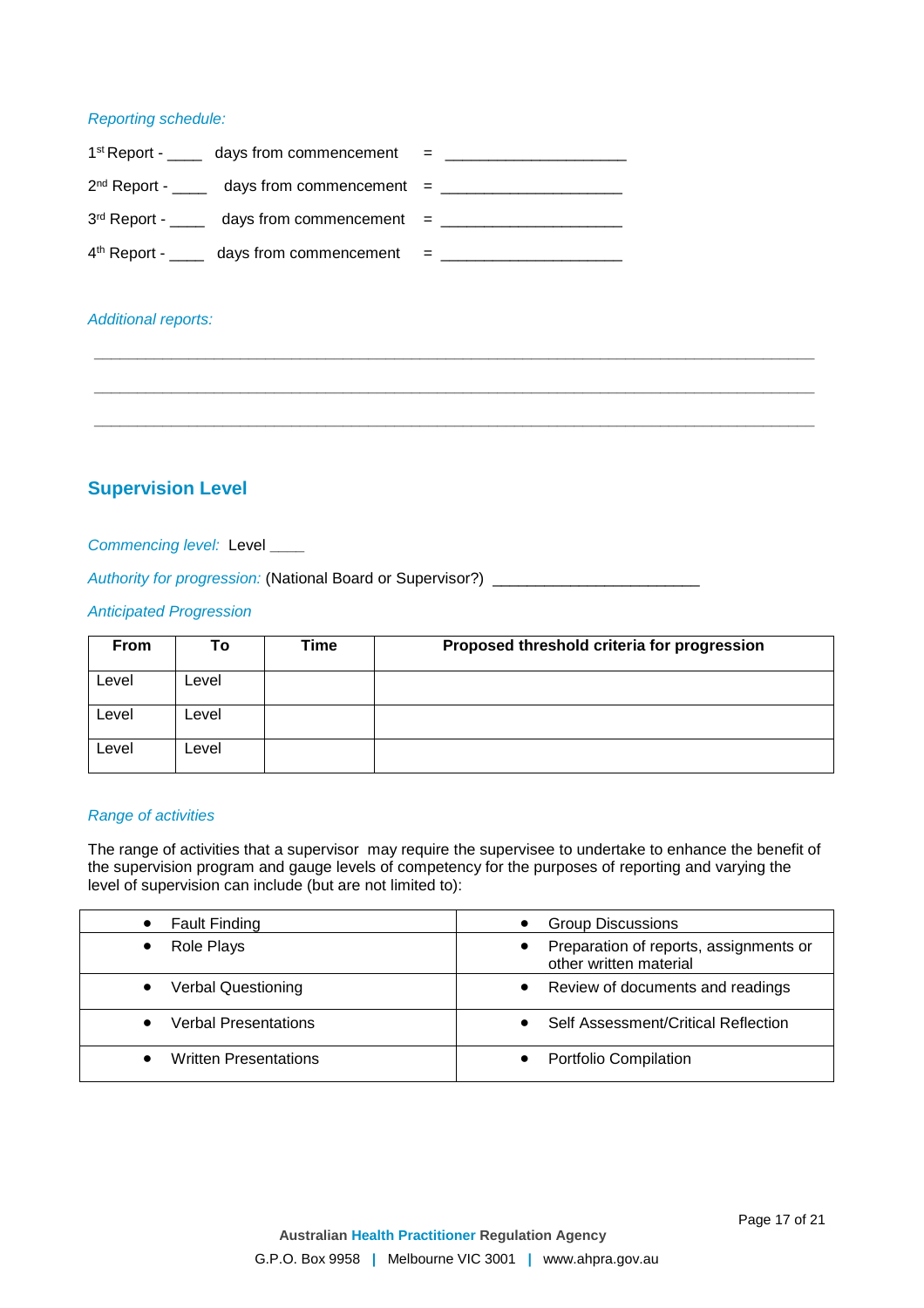# **Financial arrangements (if applicable):**

*The estimated total cost associated with this program is*: \$\_\_\_\_\_\_\_\_\_\_

This comprises of the following amounts:

- $\bullet$  \$ for
- $\bullet$  \$ for
- $\bullet$  \$\_\_\_\_\_\_\_\_\_\_\_\_\_ for
- $\bullet$  \$\_\_\_\_\_\_\_\_\_\_\_\_\_ for

*The supervisee is responsible for costs payable to the supervisor to the amount of: \$\_\_\_\_\_\_\_\_\_\_\_\_\_\_* 

This may be progressively payable upon the receipt of an appropriate tax invoice from the supervisor according to the following schedule:

- Payment  $#1$  of  $\frac{6}{2}$
- Payment #2 of  $\frac{2}{1}$
- Payment #3 of  $\frac{2}{1}$

## *Additional matters:*

## *Agreed by:*

| Supervisor 1: | (NAME) | (SIGNATURE) | (DATE) |
|---------------|--------|-------------|--------|
| Supervisor 2: | (NAME) | (SIGNATURE) | (DATE) |
| Supervisee:   | (NAME) | (SIGNATURE) | (DATE) |

**\_\_\_\_\_\_\_\_\_\_\_\_\_\_\_\_\_\_\_\_\_\_\_\_\_\_\_\_\_\_\_\_\_\_\_\_\_\_\_\_\_\_\_\_\_\_\_\_\_\_\_\_\_\_\_\_\_\_\_\_\_\_\_\_\_\_\_\_\_\_\_\_\_\_\_\_\_\_\_\_\_\_\_\_**

**\_\_\_\_\_\_\_\_\_\_\_\_\_\_\_\_\_\_\_\_\_\_\_\_\_\_\_\_\_\_\_\_\_\_\_\_\_\_\_\_\_\_\_\_\_\_\_\_\_\_\_\_\_\_\_\_\_\_\_\_\_\_\_\_\_\_\_\_\_\_\_\_\_\_\_\_\_\_\_\_\_\_\_\_**

*Date approved by the Board:*\_\_\_\_\_\_\_\_\_\_\_\_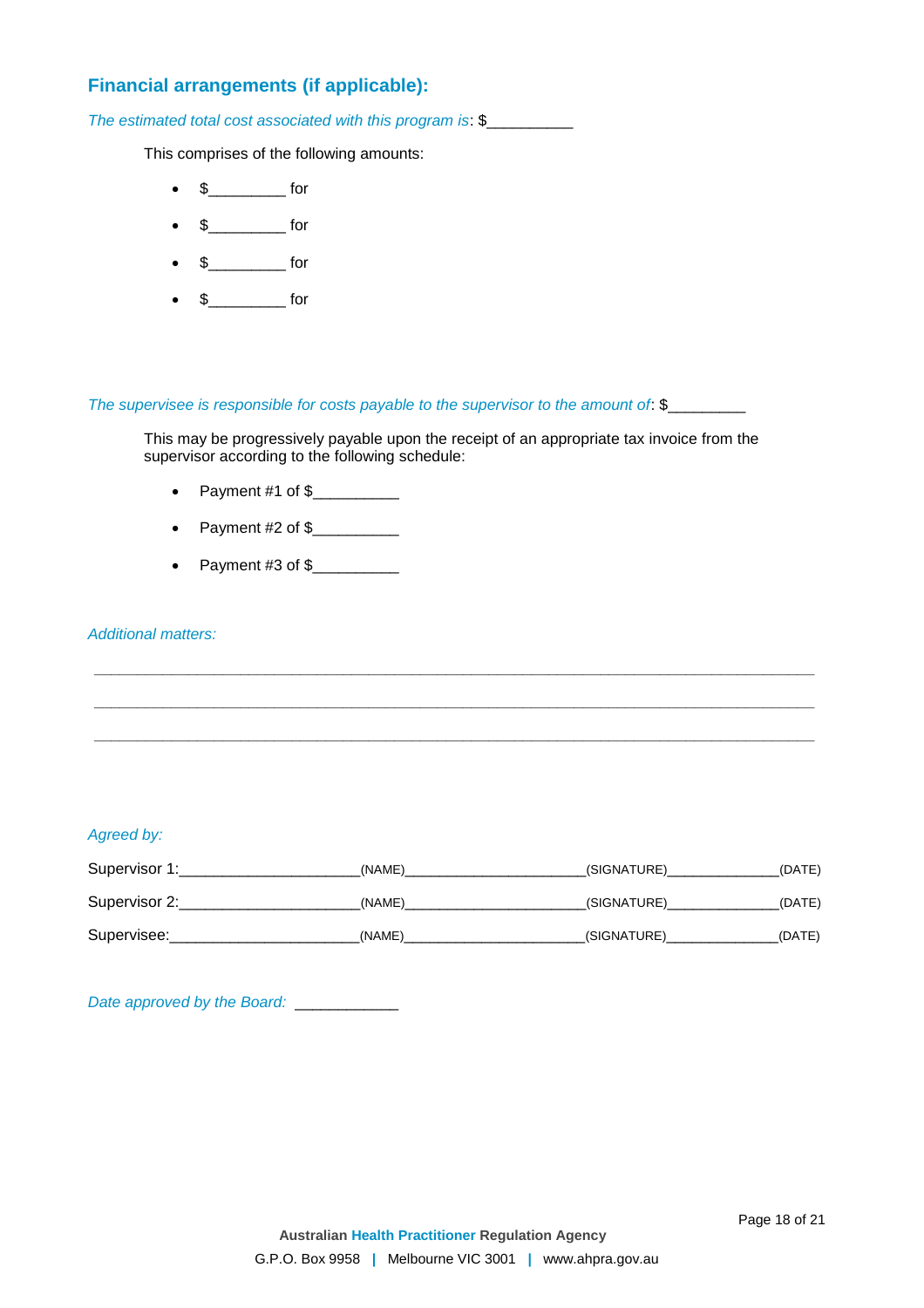# **Standard supervision agreement**

## **PART C: Terms of agreement**

#### **Supervisee**

- 1. I have read and understand the following relevant documents:
- *2.* I understand that any full or partial formal competency assessment carried out as part of the supervision arrangement will be made against the relevant criteria specified in the *'Competency Based Standards for Entry Level Chiropractors' [\(www.ccea.com.au/Publications\)](http://www.ccea.com.au/Publications/Publications.htm))*
- *3.* I agree to undertake the supervision by: \_\_\_\_\_\_\_\_\_\_\_\_\_\_\_\_\_\_\_\_\_\_\_ in accordance with this supervision agreement.
- 4. I understand the estimated amount of extra time I will need to commit to this process
- 5. I understand that any costs associated with the supervision program as specified in the Supervision Plan will be borne by me.
- *6.* I have read and agree to comply with the responsibilities of supervisees as described in the Guidelines for the Supervision of Chiropractors.
- 7. I understand my legal and professional responsibilities and will act accordingly
- 8. I have appropriate professional indemnity insurance for this activity.
- 9. I understand that I must inform the supervisor at the outset of the supervision period of my experience, needs, incidents relevant to my need for supervision and concerns
- 10. I understand that I must participate in activities and assessments as prescribed in the supervision plan.
- 11. I understand that I must familiarise myself with my legal and professional responsibilities and comply with these
- 12. I understand that I must familiarise myself with safety policies and procedures and comply with these
- 13. I understand that I must follow directions and instruction from the supervisor and ask questions to clarify where necessary
- 14. I understand that I must advise the supervisor of any uncertainties and incidents during the period of supervision
- 15. I understand that I must reflect on and respond to feedback
- 16. I do not have any conflict of interest a described in the Guidelines on Conflict of Interest listed above.

Name of prospective supervisee:\_\_\_\_\_\_\_\_\_\_\_\_\_\_\_\_\_\_\_\_\_\_\_\_

Name of prospective supervisor:

Signature of prospective supervisee: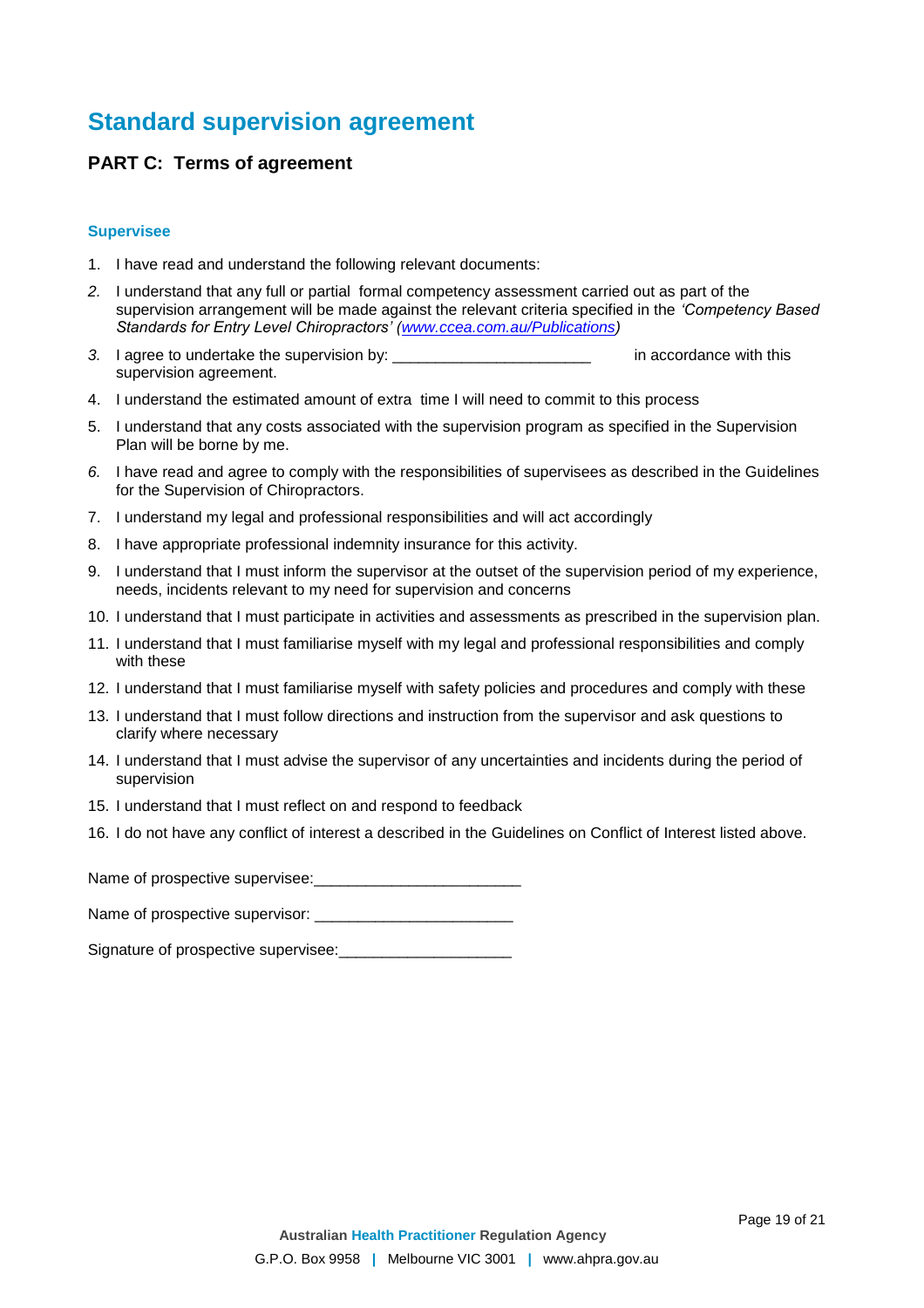#### **Supervisor**

- 1. I have read and understand the following relevant documents:
	- a. AHPRA Guidelines on Conflict of Interest
	- b. .
	- c. .
- *2.* I understand that any full or partial formal competency assessment carried out as part of the supervision arrangement will be made against the relevant criteria specified in the *'Competency Based Standards for Entry Level Chiropractors' [\(www.ccea.com.au/Publications\)](http://www.ccea.com.au/Publications/Publications.htm))*
- *3.* I agree to undertake the role of supervisor of: \_\_\_\_\_\_\_\_\_\_\_\_\_\_\_\_\_\_\_\_\_ in accordance with this supervision agreement.
- 4. I understand the estimated amount of time that this role of supervisor will take.
- 5. I understand that any costs associated with the supervision program as specified in the Supervision Plan will be borne by the Supervisee.
- *6.* I have read and agree to comply with the responsibilities of supervisors as described in the Guidelines for the Supervision of Chiropractors.
- *7.* I understand that the prospective supervisee has read and has agreed to comply with the responsibilities of supervisees
- 8. I understand my legal and professional responsibilities and will act accordingly.
- 9. I have appropriate professional indemnity insurance for this activity.
- 10. I understand that I must make every effort to ensure that those being supervised:
	- understand their legal responsibilities and constraints within which they must operate,
	- follow the ethical principles that apply to Chiropractic practice, and
	- comply with the Standards, Codes and Guidelines published by the *National Board*
- 11. I understand that I must provide clear direction to the supervisee.
- 12. I understand that I must take responsibility for the interventions carried out by others working under my supervision.
- 13. I understand that I must provide honest and responsible reports as required by the Chiropractic Board of Australia
- 14. I understand that I must be an experienced registered practitioner, with a minimum of three years' practice as a registered Chiropractor and not be subject to any conditions, undertaking or reprimands that might impact me ability to be an effective supervisor.
- 15. I do not have any conflict of interest a described in the Guidelines on Conflict of Interest listed above.

Name of prospective supervisor:\_\_\_\_\_\_\_\_\_\_\_\_\_\_\_\_\_\_\_\_\_\_\_\_

Name of prospective supervisee: \_\_\_\_\_\_\_\_\_\_\_\_\_\_\_\_\_\_\_\_\_\_\_

Signature of prospective supervisor: